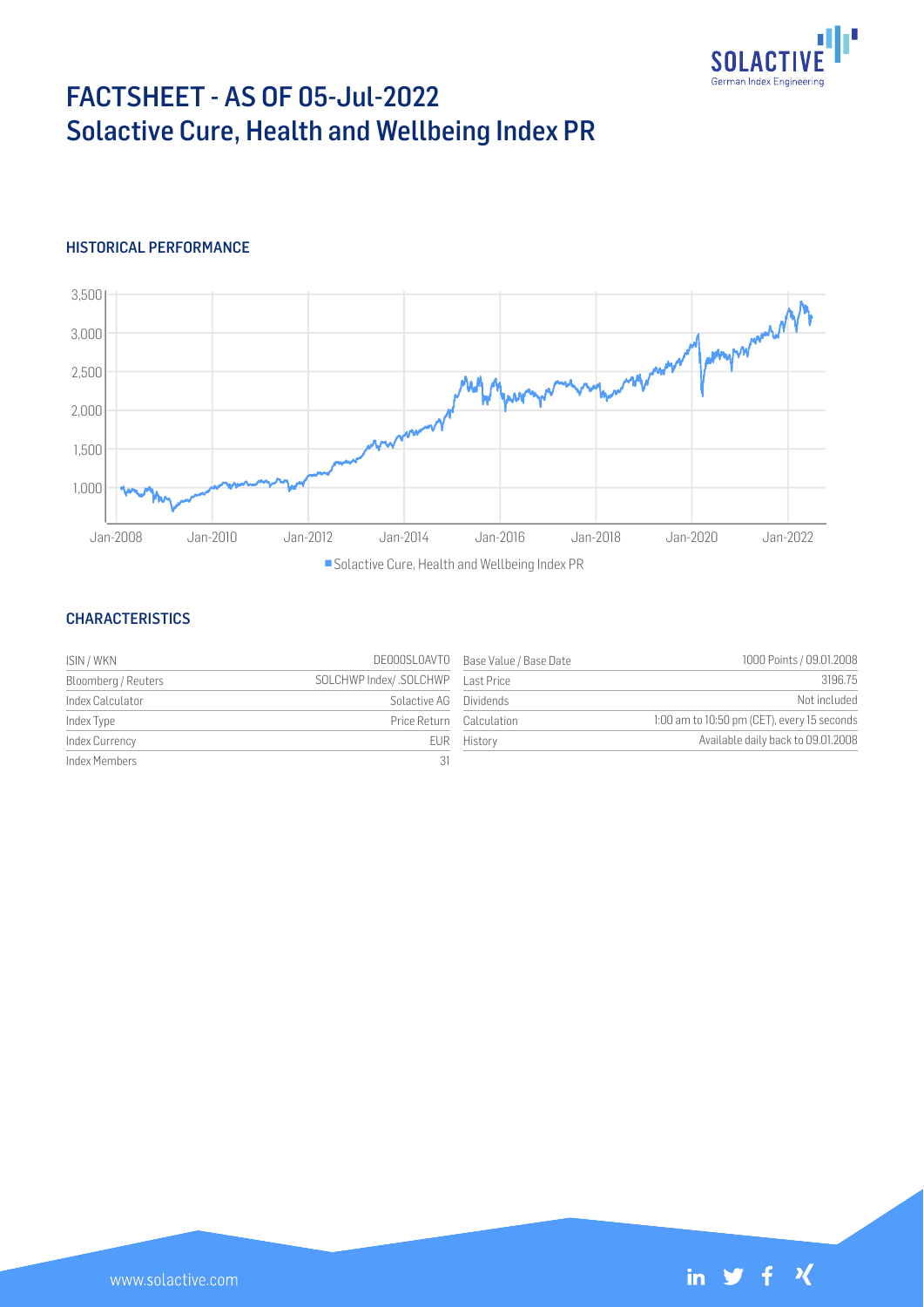

#### **STATISTICS**

| EUR                | 30D       | 90D       | 180D     | 360D                  | YTD      | Since Inception       |
|--------------------|-----------|-----------|----------|-----------------------|----------|-----------------------|
| Performance        | $-2.74\%$ | $-4.27\%$ | $-2.55%$ | 6.87%                 | $-2.13%$ | 219.68%               |
| Performance (p.a.) |           |           |          |                       |          | 8.40%                 |
| Volatility (p.a.)  | 15.15%    | 14.69%    | 14.73%   | 12.57%                | 14.63%   | 14.78%                |
| High               | 3282.19   | 3409.16   | 3409.16  | 3409.16               | 3409.16  | 3409.16               |
| Low                | 3096.61   | 3096.61   | 3011.83  | 2929.23               | 3011.83  | 690.50                |
| Sharpe Ratio*      | $-1.86$   | $-1.06$   | $-0.31$  | 0.60                  | $-0.24$  | 0.61                  |
| Max. Drawdown      | $-5.79\%$ | $-9.17%$  | $-9.24%$ | $-9.24\%$             | $-9.24%$ | $-32.02%$             |
| VaR 95 \ 99        |           |           |          | $-20.6\%$ \ $-37.3\%$ |          | $-21.7\%$ \ $-43.1\%$ |
| CVaR 95 \ 99       |           |           |          | $-28.7\%$ \ $-44.4\%$ |          | $-35.6\%$ \ $-62.5\%$ |

\* Up to 31 December 2021, ex-post Sharpe ratios use as input for the risk free rate term the London Inter-Bank Offered rates in the respective currencies of the index and at a term equal to the observation period. From 3 J 2022 onwards, Sharpe ratios will be / are calculated using as reference risk free rate input the overnight replacement rate for these currencies, namely SONIA (for GBP), SOFR (for USD) and EURIBOR Overnight (for EUR).

#### COMPOSITION BY CURRENCIES



## COMPOSITION BY COUNTRIES



## TOP COMPONENTS AS OF 05-Jul-2022

| Company                 | Ticker                | Country | Currency   | Index Weight (%) |
|-------------------------|-----------------------|---------|------------|------------------|
| ABBVIE INC              | <b>ABBV UN Equity</b> | US      | <b>USD</b> | 5.21%            |
| JOHNSON & JOHNSON       | JNJ UN Equity         | US      | <b>USD</b> | 5.03%            |
| NOVARTIS AG             | <b>NOVN SE Equity</b> | CH      | <b>CHF</b> | 4.96%            |
| BRISTOL-MYERS SOUIBB CO | <b>BMY UN Equity</b>  | US      | <b>USD</b> | 4.77%            |
| KIMBERLY-CLARK CORP     | <b>KMB UN Equity</b>  | US      | <b>USD</b> | 4.59%            |
| GILFAD SCIENCES INC.    | <b>GILD UW Equity</b> | US      | <b>USD</b> | 4.54%            |
| ROCHE HOLDING AG        | ROG SE Equity         | CH      | CHF        | 4.21%            |
| AMGEN INC               | <b>AMGN UW Equity</b> | US      | <b>USD</b> | 4.03%            |
| <b>GSK PLC</b>          | <b>GSK LN Equity</b>  | GB      | GBP        | 3.98%            |
| <b>VIVENDI SA</b>       | <b>VIV FP Equity</b>  | FR      | <b>EUR</b> | 3.85%            |